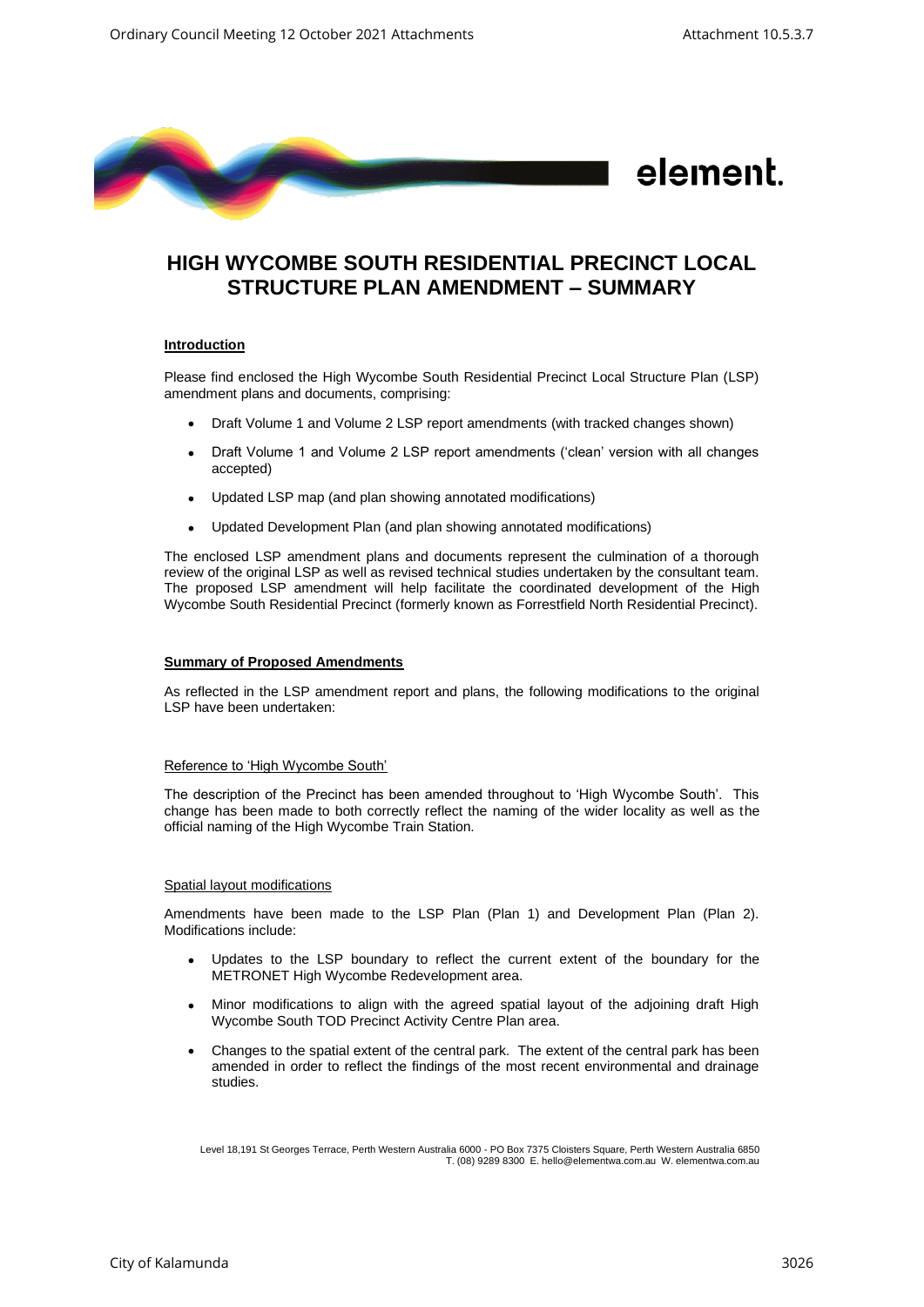element.

#### City of Kalamunda

HIGH WYCOMBE SOUTH RESIDENTIAL PRECINCT LOCAL STRUCTURE PLAN AMENDMENT

#### Technical reports

The following technical reports have been updated and key findings reflected in the LSP document:

- KCTT Transport Impact Assessment
- Lloyd George Transportation Noise Assessment
- JBS&G Bushfire Management Plan and Environmental Assessment and Management **Strategy**

#### Road realignments

Updates to the existing / proposed road network have been reflected within the LSP amendment report and plans. These modifications include:

- A new neighbourhood connector link from Brae Road to Milner Road, that links to the existing alignment of Raven Street. This new connection reflects the findings of traffic modelling and allows for movement of vehicles and cyclists through the Residential Precinct to the TOD Precinct to the north and surrounding areas to the south. This new connection also alleviates pressure on the existing traffic network along Dundas and Maida Vale Roads.
- The TOD Connector has been modified to align with the position identified within the draft TOD Precinct Activity Centre Plan. The TOD Connector is also proposed to be extended between Brand Road and the future Roe Highway overpass. The land required for this extension has been designated 'Local Open Space' to the width of the future road reserve. As demand for this section of the TOD Connector will likely be generated beyond 2050, a local street link has been shown, allowing width for a local road with residual open space. As an interim measure, a dual use path will be utilised along this section to allow for pedestrian movement through this local open space area.
- To further reflect expected future traffic volumes road widths have been amended where applicable. This includes reducing the proposed width of the proposed TOD Connector to 24.4m.

## Density bandings

Density bands have been amended in light of the outcomes of the yield analysis undertaken by Development WA, City of Kalamunda, Urbis and element in relation to the High Wycombe South project area.

The yield analysis reflects a reduction in the estimated population and dwelling numbers in the precinct as well as minimal demand for apartment product until at least 2044. This has resulted in amendments to the traffic and infrastructure analysis as well as the following amended density bandings being included in the LSP:

- Residential Medium Density (R30 R60)
- Residential High Density (R60 R100)

The downward revision in density bandings seeks to ensure that development in the Residential Precinct does not compromise the ability of the TOD Precinct to function as a Transit Oriented Development and that development in the Residential Precinct is able to meet market demand.